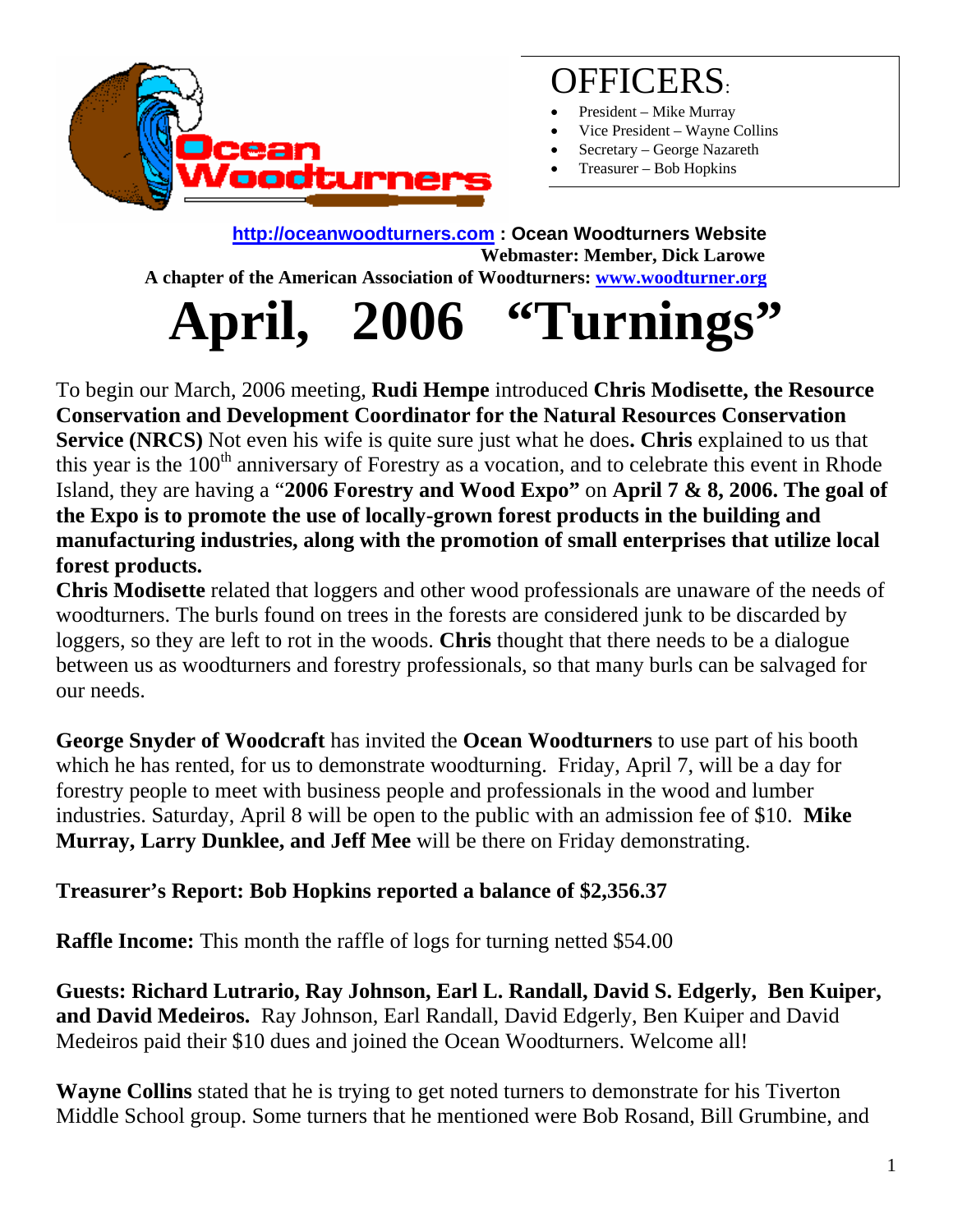Beth Ireland. He says that we all could save money if we combined our efforts with one demonstration, possibly at the Tiverton Middle School.

## **Demonstration**

**Bob O'Connor and Mickey Goodman** took turns on the lathe and demonstrated the skills that they learned at the workshop of **Ken Dubay.** 

All the remote cameras were operational during this demonstration, thanks to the work of Curt Mason. It was enjoyable to be able to look at the monitor and see everything "up close".



**Mickey Goodman turning the natural-edged bowl** 



**Up really close with Mickey Goodman at the lathe**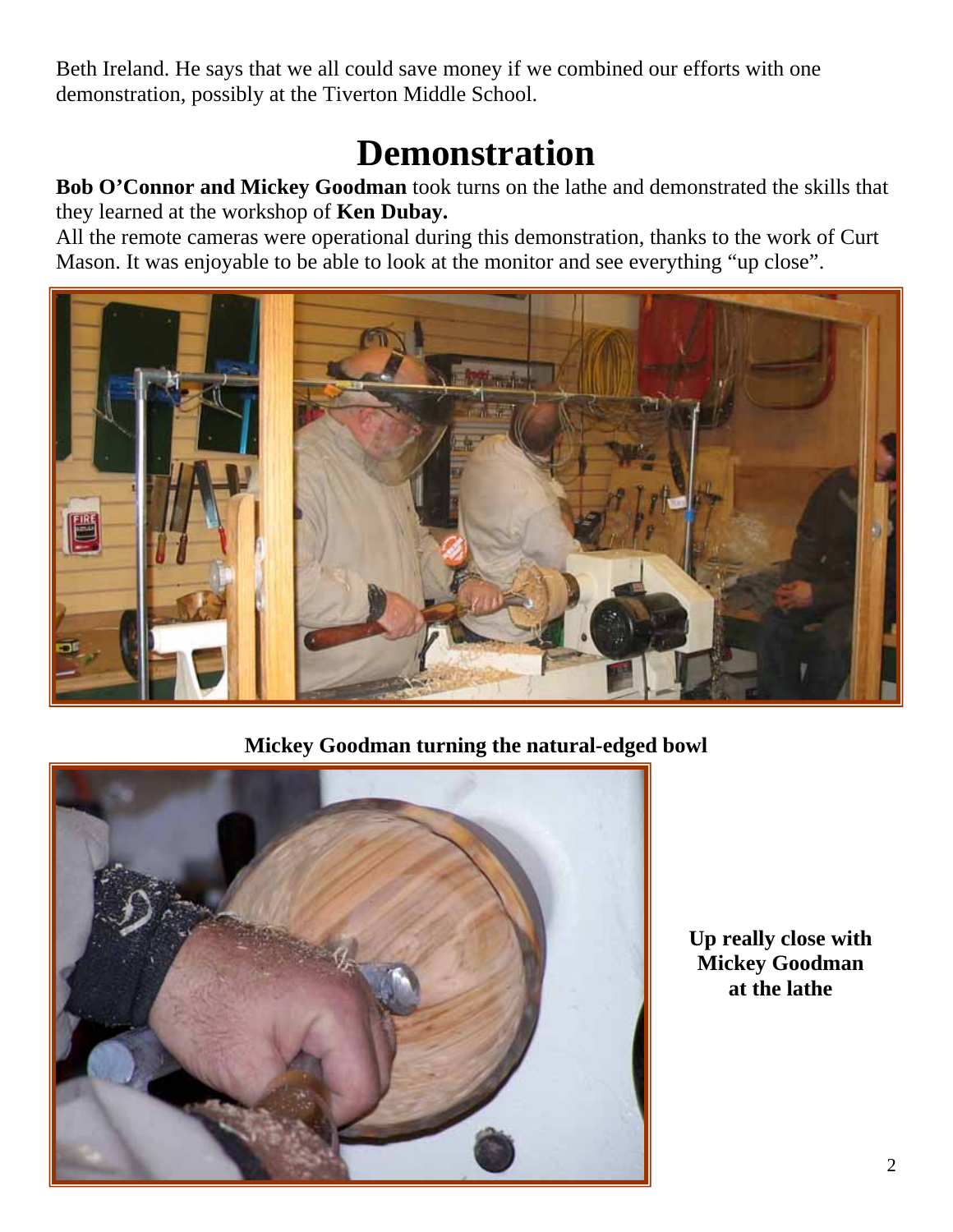

#### **Show and Tell**

**There were more Show and Tell turnings than usual this month** 

**Greg Marshall: The very large burl bowl in the back center Greg Marshall: a Black Cherry and White Birch lamp in the back on the right side Bob O'Connor: Three natural-edged Bowls-in back on left side Ambrosia Maple Bob O'Connor: a Box Elder Bowl-third item from left in front Bob O'Connor: a low Bowl of Mimosa to right of segmented bowl Bob O'Connor: a high sided Bowl of Red Maple-to the right of Greg's large burl bowl Wayne Collins: 2 Oak bowls, 2 Maple Bowls and a red Elm Bowl all on the left side George Nazareth: a segmented Bowl of Cherry, Walnut, Purple Heart, Oak and Maple Rick Sousa: All the assorted 9 bowls, including his first natural-edged bowl, on the right side of table.** 



**A close-up of George Nazareth's Segmented Bowl (Editor's prerogative)**